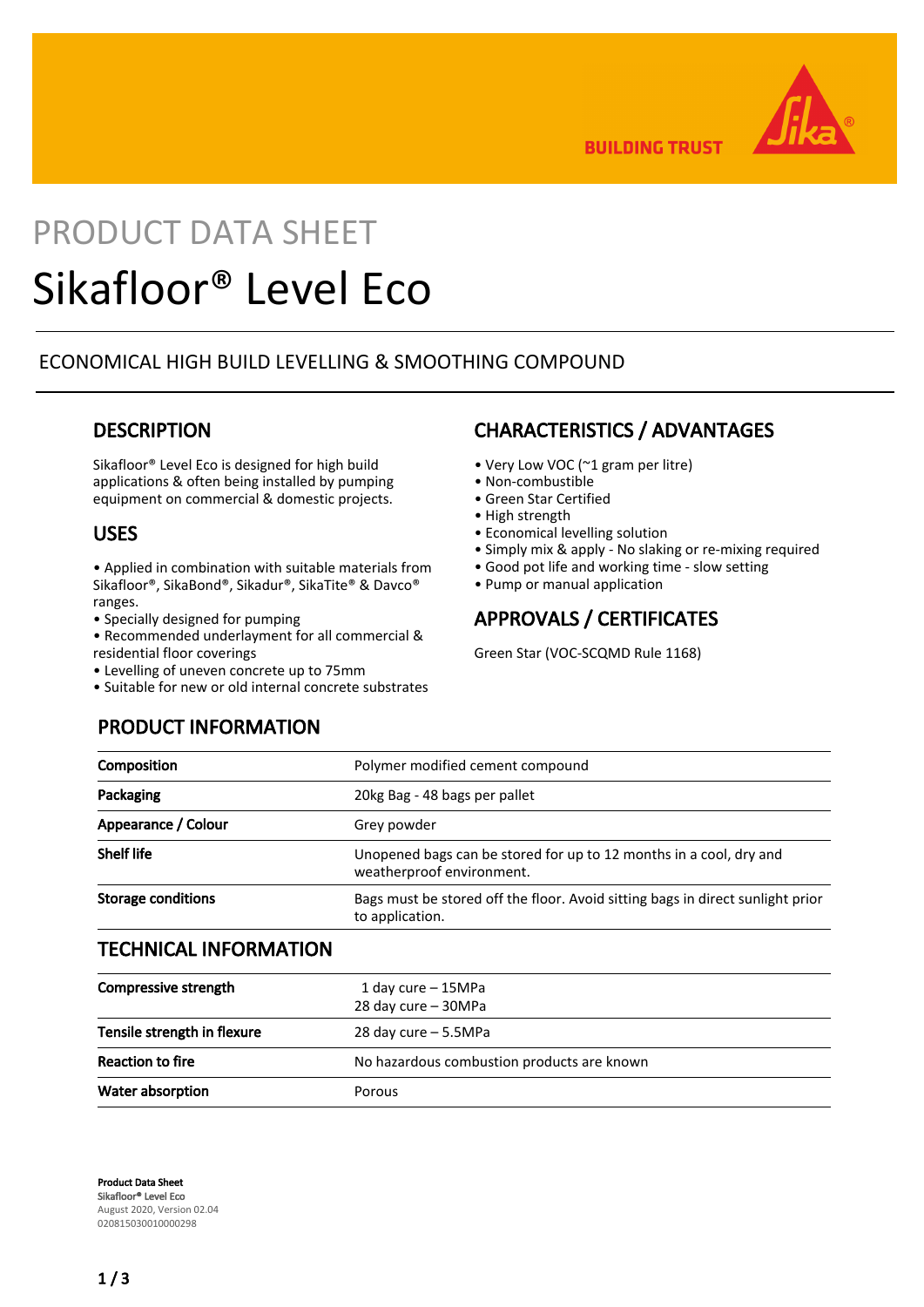System structure

| <b>Porous Concrete</b>              | <b>Moisture Barrier</b>            | <b>Non-porous Surface</b>        |
|-------------------------------------|------------------------------------|----------------------------------|
| Sikafloor <sup>®</sup> 01 Primer or | Sikafloor®-158 W Fast              | Sikafloor® 14 Prep 'N'           |
| Sikafloor <sup>®</sup> Level Pro    | Barrier                            | Prime                            |
| Primer                              |                                    |                                  |
| Sikafloor <sup>®</sup> Level Eco    | Sikafloor <sup>®</sup> 14 Prep 'N' | Sikafloor <sup>®</sup> Level Eco |
|                                     | Prime                              |                                  |
| Subsequent suitable                 | Sikafloor <sup>®</sup> Level Eco   | Subsequent suitable              |
| materials                           |                                    | materials                        |
|                                     | Subsequent suitable                |                                  |
|                                     | materials                          |                                  |

## APPLICATION INFORMATION

| <b>Mixing ratio</b>         | 3.5 - 3.8 Litres of clean, cool water                                                                                                                                                                                                                                                                                         |  |
|-----------------------------|-------------------------------------------------------------------------------------------------------------------------------------------------------------------------------------------------------------------------------------------------------------------------------------------------------------------------------|--|
| Yield                       | 12L - 4m2 @ 3mm thickness                                                                                                                                                                                                                                                                                                     |  |
| Layer thickness             | $3 - 75$ mm                                                                                                                                                                                                                                                                                                                   |  |
| Ambient air temperature     | $10^{\circ}$ C - 35 $^{\circ}$ C                                                                                                                                                                                                                                                                                              |  |
| <b>Pot Life</b>             | 20 Minutes @ 23°C                                                                                                                                                                                                                                                                                                             |  |
| Initial set time            | 80 Minutes @ 23°C                                                                                                                                                                                                                                                                                                             |  |
| Waiting time to overcoating | Allow 24+ hours at 23°C prior to the application of floor coverings.<br>Drying is dependent on thickness of application, temperature, air flow &<br>relative humidity.<br>Increased air flow will help with drying speeds in cooler temperatures.<br>Testing moisture content before applying floor coverings is recommended. |  |

# APPLICATION INSTRUCTIONS

## SUBSTRATE QUALITY / PRE-TREATMENT

Concrete floors should be fully cured, structurally sound, with a minimum pull off strength of 1.5 MPa, clean, dry, and free of surface contaminates and dust for Eg. Concrete must be porous and accept water penetration. Test by lightly sprinkling water on various areas of the substrate. If water penetrates, then a good bond with a selected primer can be achieved. If water beads and fails to be absorbed by the concrete surface contaminants are present then loss of adhesion may occur. Contaminates that are present should be mechanically removed before installation. Concrete must be free of efflorescence and not subject to hydrostatic pressure. If the concrete substrate has efflorescence or high moisture (RH) Sikafloor® moisture barrier system may be considered (Sikafloor®-158 W Fast Barrier + Sikafloor® Prep 'N' Prime + Sikafloor® Level Eco). Contact your local Sika® office for further information. PRIMING;

## Internal Porous Priming

• Sikafloor® 01 Primer – Mix ratio diluted 1:2 or 1:3 with clean water

• Sikafloor® Level PRO Primer - undiluted ( Neat ) Note: Correct amount of primer should always be applied to the prepared substrate giving good penetration and film build.

Product Data Sheet Sikafloor® Level Eco August 2020, Version 02.04 020815030010000298

Thin applications may result in pinholing in finished surface or debonding levelling compound from the substrate. Do Not allow primer to pool whiledrying. On particularly porous (mechanically prepared) surfaces or where the initial prime coat absorbs immediately a second coat is recommended. Average dry time ~20–30 min (per coat)

## Internal Non-Porous Priming

• Sikafloor®-14 Prep 'N' Prime – undiluted ( Neat ) Note: When applying primer to Non-porous surface use a paint roller and apply one thin even coat. Sikafloor®-14 Prep N Prime must be completely dry (50min+) prior to applying Sikafloor® products. Chosen primer should completely dry prior to the application of Sikafloor® Levelling Systems.

## EQUIPMENT

- **.** High speed heavy duty electric drill, mixing paddle & suitable size bucket/vessel - 20L +
- Purpose built mechanical pump

## MIXING

Mix the entire 20kg bag of Sikafloor® Level Eco with 3.5 - 3.8 Litres of clean, cool water. Slowly add powder to the water while mixing thoroughly for 2 minutes to a lumpfree consistency. Not mixing for the recommended time or additional water may result in product irregularities and possible product failure.

**BUILDING TRUST**